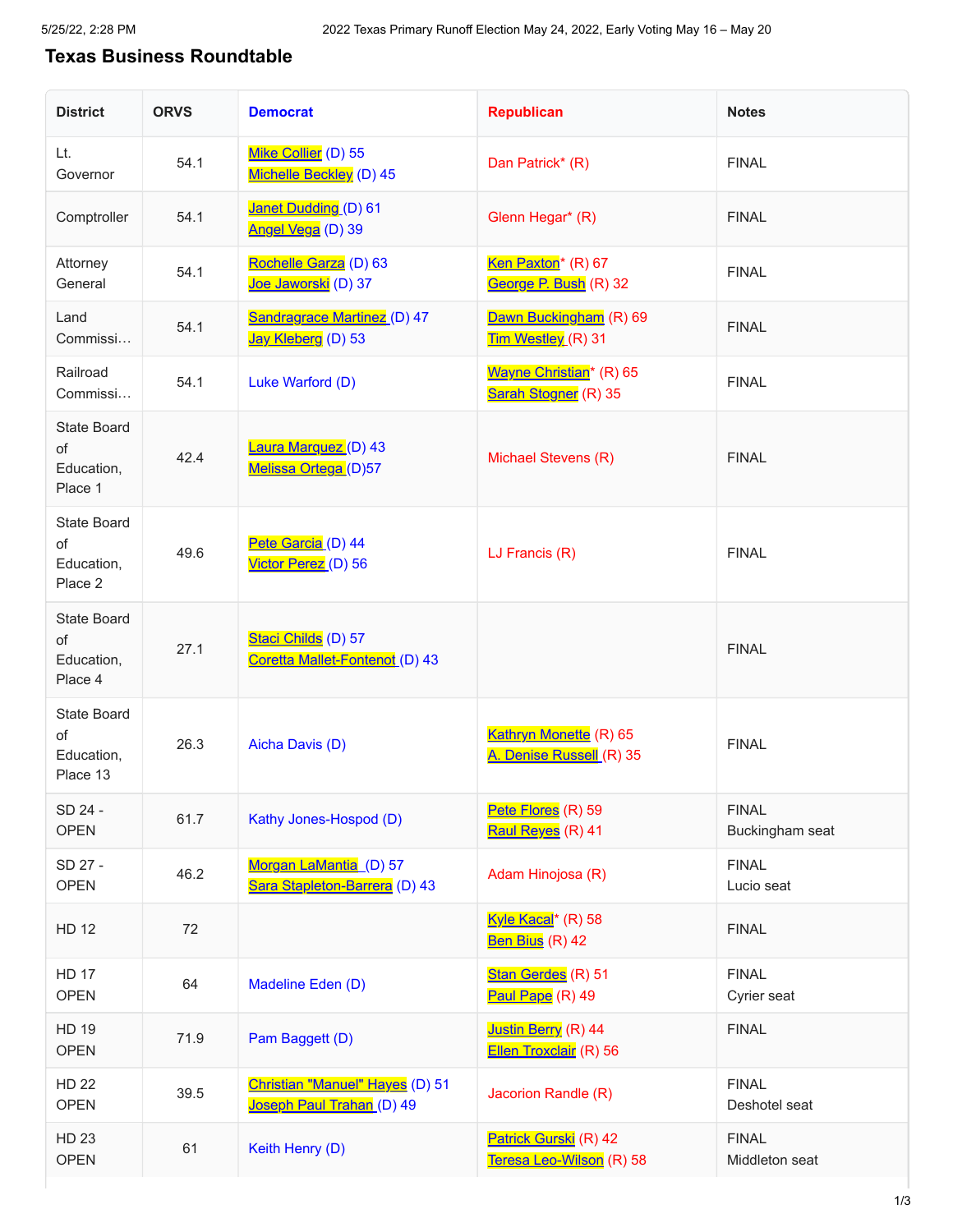5/25/22, 2:28 PM 2022 Texas Primary Runoff Election May 24, 2022, Early Voting May 16 – May 20

| <b>District</b>              | <b>ORVS</b> | <b>Democrat</b>                                             | <b>Republican</b>                                                   | <b>Notes</b>                             |
|------------------------------|-------------|-------------------------------------------------------------|---------------------------------------------------------------------|------------------------------------------|
| <b>HD 37</b><br><b>OPEN</b>  | 49.2        | Luis Villareal Jr (D) 52<br>Ruben Cortez (D) 48             | Janie Lopez (R)                                                     | <b>FINAL</b>                             |
| <b>HD 52</b><br><b>OPEN</b>  | 54.8        | Luis Echegaray (D)                                          | Patrick McGuinness (R) 49.4<br>Caroline Harris (R) 50.6             | <b>FINAL</b><br>113 votes                |
| HD 60                        | 83.1        |                                                             | Glenn Rogers <sup>*</sup> (R) 52<br>Mike Olcott (R) 48              | <b>FINAL</b>                             |
| HD 61<br><b>OPEN</b>         | 57.8        | Sheena King (D)                                             | Frederick Frazier (R) 64<br>Paul Chabot (R) 36                      | <b>FINAL</b>                             |
| HD 63<br><b>OPEN</b>         | 56.4        | Denise Wooten (D)                                           | Ben Bumgarner (R) 62<br>Jeff Younger (R) 38                         | <b>FINAL</b><br>Tan Parker seat          |
| <b>HD 70</b><br><b>OPEN</b>  | 49          | Cassandra Garcia Hernandez (D)<br>45<br>Mihaela Plesa(D) 55 | Eric Bowlin (R) 48<br>Jamee Jolly (R) 52                            | <b>FINAL</b>                             |
| <b>HD 73</b><br><b>OPEN</b>  | 70.3        | Justin Calhoun (D)                                          | Barron Casteel (R) 49.4<br>Carrie Isaac (R) 50.6                    | <b>FINAL</b><br>284 votes                |
| <b>HD 76</b><br><b>OPEN</b>  | 39.7        | Vanesia Johnson (D) 37<br>Suleman Lalani (D) 63             | Dan Mathews (R)                                                     | <b>FINAL</b>                             |
| <b>HD 84</b><br><b>OPEN</b>  | 59.1        |                                                             | David Glasheen (R) 41<br>Carl Tepper (R) 59                         | <b>FINAL</b><br>Frullo seat              |
| <b>HD 85</b>                 | 68.2        | Larry Baggett (D)                                           | Phil Stephenson <sup>*</sup> (R) 42<br>Stan Kitzman (R) 58          | <b>FINAL</b>                             |
| HD 91                        | 62          |                                                             | Stephanie Klick <sup>*</sup> (R) 54<br>David Lowe <sup>(R)</sup> 46 | <b>FINAL</b>                             |
| HD 93<br><b>OPEN</b>         | 59.4        | <b>KC Chowdhury (D)</b>                                     | Laura Hill (R) 35<br>Nate Schatzline (R) 65                         | <b>FINAL</b><br>Krause seat              |
| HD 100                       | 15.2        | Sandra Crenshaw (D) 32<br>Venton Jones (D) 68               |                                                                     | <b>FINAL</b><br>Crockett seat            |
| HD 114<br><b>OPEN</b>        | 34.1        | Alexandra Guio (D) 43<br>John Bryant (D) 57                 | Mark Hajdu (R)                                                      | <b>FINAL</b><br>John Turner* seat        |
| <b>HD 122</b><br><b>OPEN</b> | 59.2        | Angi Aramburu (D)                                           | Elisa Chan (R) 45<br>Mark Dorazio (R) 55                            | <b>FINAL</b><br>Larson seat              |
| HD 133<br><b>OPEN</b>        | 56.2        | <b>Mohamad Maarouf (D)</b>                                  | <b>Shelley Barineau</b> (R) 49<br>Mano DeAyala (R) 51               | <b>FINAL</b><br>288 votes<br>Murphy seat |
| <b>HD 147</b><br><b>OPEN</b> | 21.9        | Jolanda Jones (D) 54<br>Danielle Keys Bess (D) 46           | Damien Thaddeus Jones (R)                                           | <b>FINAL</b><br>Coleman seat             |
| $\cdots$                     |             |                                                             |                                                                     |                                          |
| TX 1 OPEN                    | 73.3        | Jrmar Jefferson (D) 76<br>Victor Dunn (D) 24                | Nathaniel Moran (R)                                                 | <b>FINAL</b><br>Gohmert seat             |